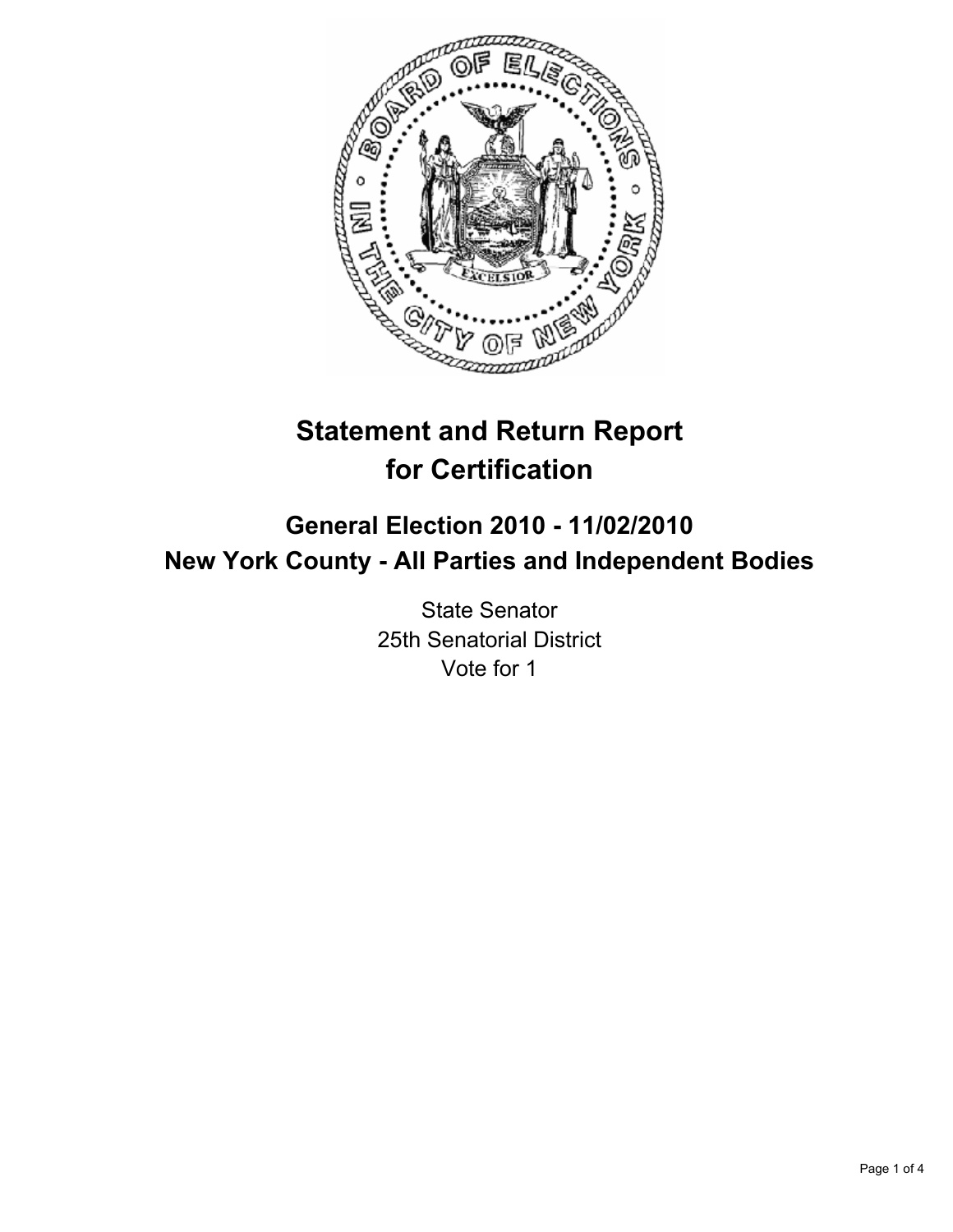

## **Assembly District 64**

| <b>PUBLIC COUNTER</b>                | 21,353         |
|--------------------------------------|----------------|
| <b>EMERGENCY</b>                     | 0              |
| ABSENTEE/MILITARY                    | 416            |
| <b>AFFIDAVIT</b>                     | 743            |
| <b>Total Ballots</b>                 | 22,693         |
| DANIEL L SQUADRON (DEMOCRATIC)       | 14,545         |
| JOSEPH A NARDIELLO (REPUBLICAN)      | 3,284          |
| DANIEL L SQUADRON (WORKING FAMILIES) | 1,497          |
| CHRIS NELSON (WRITE-IN)              | 1              |
| JIM LESCZYSKI (WRITE-IN)             | 1              |
| JOHN TRINGLE (WRITE-IN)              | $\overline{c}$ |
| JON STEWART (WRITE-IN)               | $\mathbf{1}$   |
| <b>JONAS MEKAS (WRITE-IN)</b>        | 1              |
| NADER (WRITE-IN)                     | $\mathbf{1}$   |
| NO NAME (WRITE-IN)                   | 3              |
| NOBODY (WRITE-IN)                    | $\mathbf{1}$   |
| NONE OF THE ABOVE (WRITE-IN)         | 4              |
| NONE OF THESE (WRITE-IN)             | $\mathbf 1$    |
| PETER HOWARD (WRITE-IN)              | $\overline{2}$ |
| RUDY GIULIANI (WRITE-IN)             | $\mathbf{1}$   |
| SOMEONE NEW (WRITE-IN)               | 1              |
| VOID (WRITE-IN)                      | $\overline{2}$ |
| <b>Total Votes</b>                   | 19,348         |
| Unrecorded                           | 3,345          |
|                                      |                |

#### **Assembly District 66**

| <b>PUBLIC COUNTER</b>                | 8,050 |
|--------------------------------------|-------|
| <b>EMERGENCY</b>                     | 0     |
| ABSENTEE/MILITARY                    | 327   |
| <b>AFFIDAVIT</b>                     | 304   |
| <b>Total Ballots</b>                 | 8,847 |
| DANIEL L SQUADRON (DEMOCRATIC)       | 5,612 |
| JOSEPH A NARDIELLO (REPUBLICAN)      | 1,428 |
| DANIEL L SQUADRON (WORKING FAMILIES) | 973   |
| ANDREW BEAVER (WRITE-IN)             | 2     |
| BILL CLINTON (WRITE-IN)              | 1     |
| DEVERAX CHATILLON (WRITE-IN)         | 2     |
| DRAGAN SIMIL (WRITE-IN)              | 1     |
| NO NAME (WRITE-IN)                   | 2     |
| <b>OSCAR BRETT (WRITE-IN)</b>        | 1     |
| PAT STOH (WRITE-IN)                  | 1     |
| <b>Total Votes</b>                   | 8,023 |
| Unrecorded                           | 824   |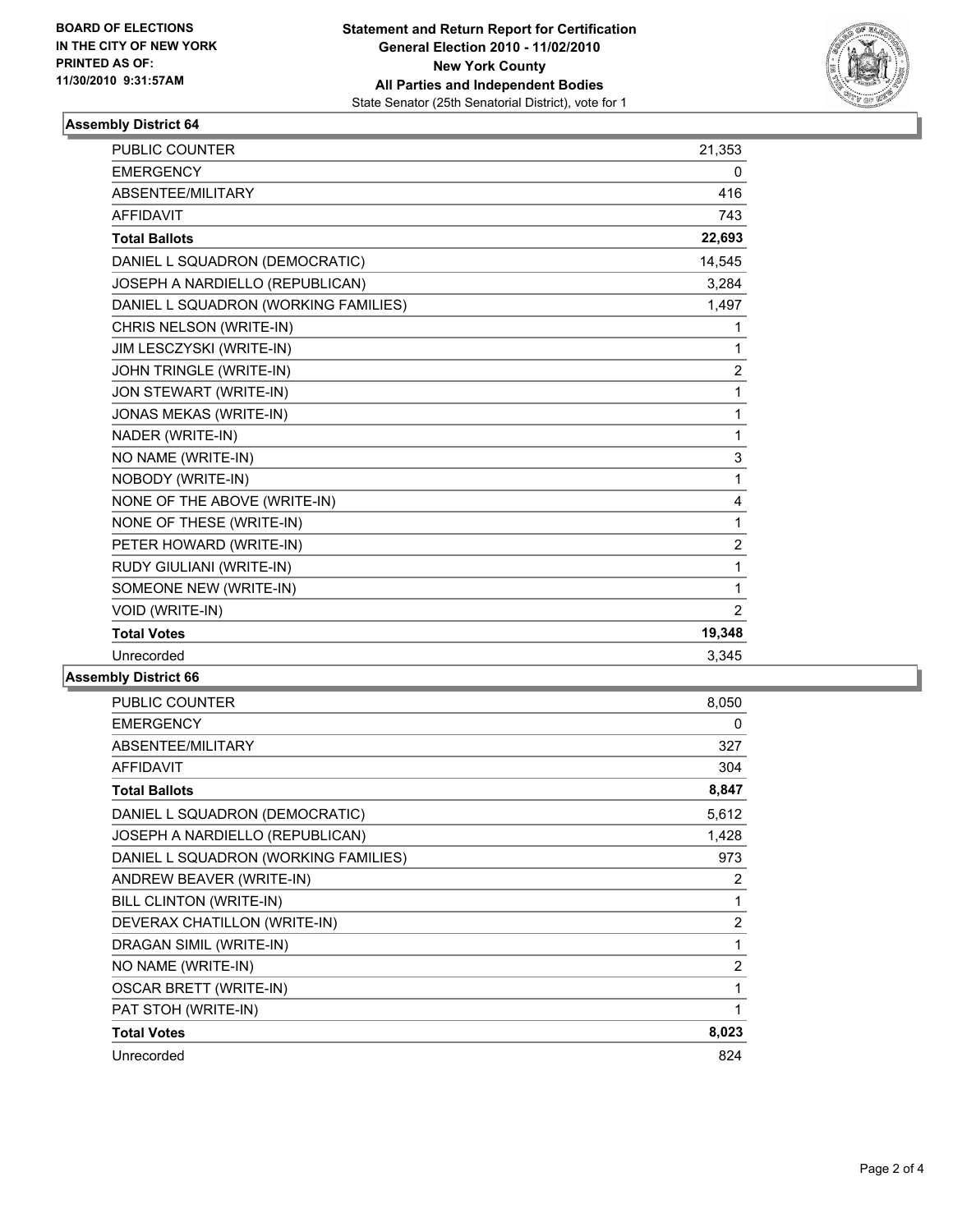

## **Assembly District 74**

| <b>PUBLIC COUNTER</b>                | 8,042          |
|--------------------------------------|----------------|
| <b>EMERGENCY</b>                     | 0              |
| ABSENTEE/MILITARY                    | 91             |
| <b>AFFIDAVIT</b>                     | 278            |
| <b>Total Ballots</b>                 | 8,483          |
| DANIEL L SQUADRON (DEMOCRATIC)       | 5,839          |
| JOSEPH A NARDIELLO (REPUBLICAN)      | 516            |
| DANIEL L SQUADRON (WORKING FAMILIES) | 873            |
| ANYONE BUT (WRITE-IN)                | 1              |
| DAVID PATERSON (WRITE-IN)            | 1              |
| JONATHAN TASINI (WRITE-IN)           | 1              |
| NO NAME (WRITE-IN)                   | 3              |
| NOBODY (WRITE-IN)                    | 1              |
| NONE OF THE ABOVE (WRITE-IN)         | $\overline{2}$ |
| TONY AVELLA (WRITE-IN)               | 1              |
| VOID (WRITE-IN)                      | 1              |
| ZACHARY WALDMAN (WRITE-IN)           | 1              |
| <b>Total Votes</b>                   | 7,240          |
| Unrecorded                           | 1,243          |